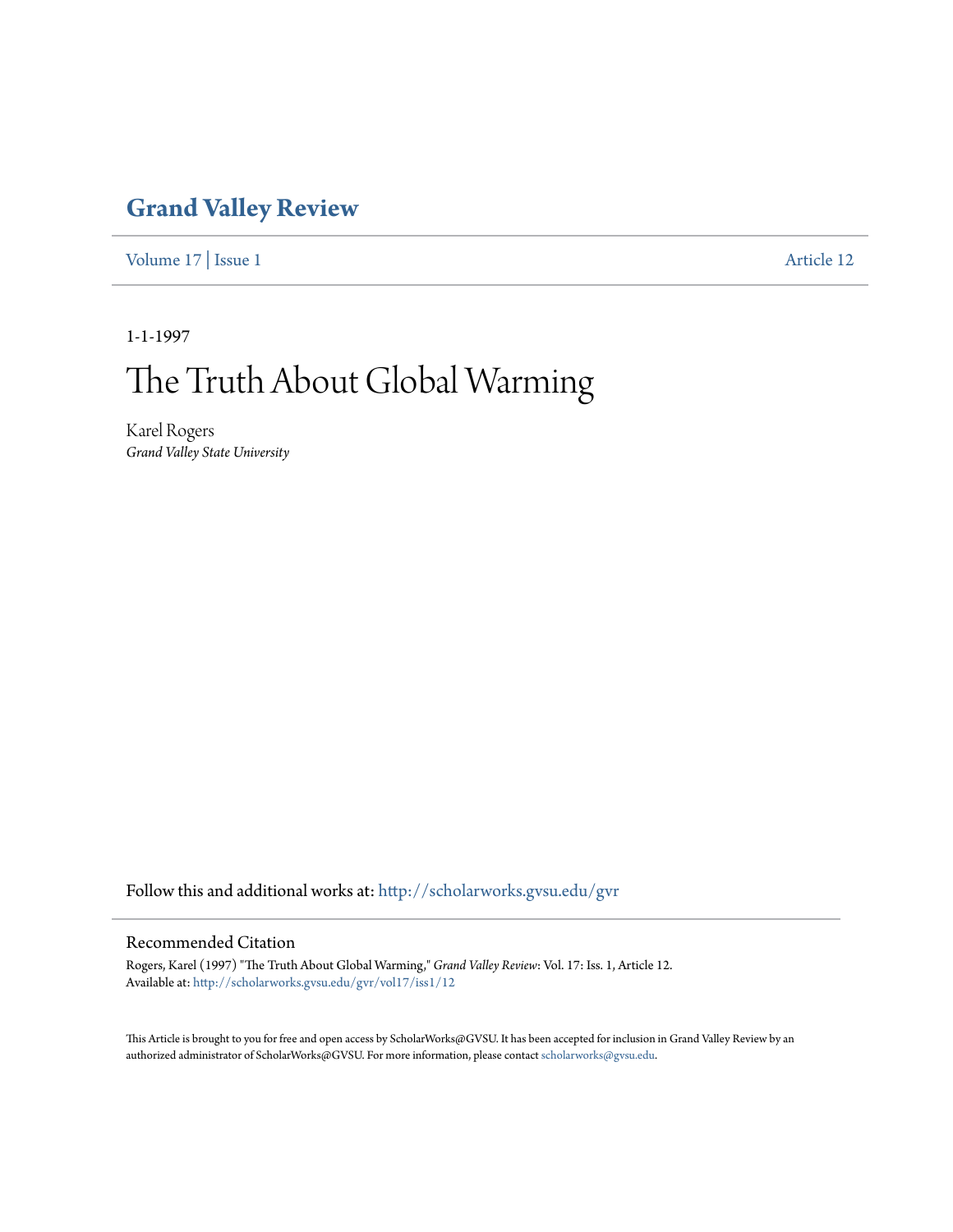### **The Truth about Global Warming**

#### by *Karel Rogers*

#### +

 $\rm\,M$ any Michigan industries, including the Big Three car companies, leaders of the automakers union, and our electric companies, are waging a multi-million dollar media campaign aimed at torpedoing efforts to address the threat of climate change. This coalition wrongly claims the U.S. will be rushed into an economically disastrous treaty designed to limit heat-trapping gas emissions standards at the upcoming climate conference in Kyoto, Japan, this December.

A crucial point is missing in this anti-climate campaign: internationally-binding emissions standards for global warming gases will likely lead to increased energy efficiency, technological development, and an economic boost for Michigan and the United States. Safeguarding our climate system and the cleanliness of our environment would be added bonuses.

Status quo shareholders characteristically respond to any proposed change by ignoring potential benefits and by predicting dire consequences and economic hardships. For example, when emissions standards for automobiles were proposed, the car industry warned of increased costs and damage to the industry with consequences for jobs and transportation.

What actually happened, however, is that the life expectancy of cars increased by up to 100,000 miles because new car and truck engines burned cleaner than ever. As a result, we saved money, conserved resources, and kept our environment cleaner. The current industry-funded media campaign about cli-

**Karel Rogers is chair of the Biology Department. She has done a series of research projects funded by National Geographic Society dealing with a fossil sequence in south-central Colorado, and she was also funded by the Climate dynamics program at NSF for a major project in reconstruction of paleoclimate over a two million year time span in Colorado.** 

mate change is just another doom-and-gloom prediction designed to keep the status quo.

What these industry representatives are trying to conceal is that changing "the way we do things" has the potential to dramatically improve our lives. Contrary to their claims, we do not need to resort to massive expenses and new taxes to reduce emissions of heat-trapping gases. We have at our fingertips a variety of policy options that would enable our economy to move quickly from being heavily